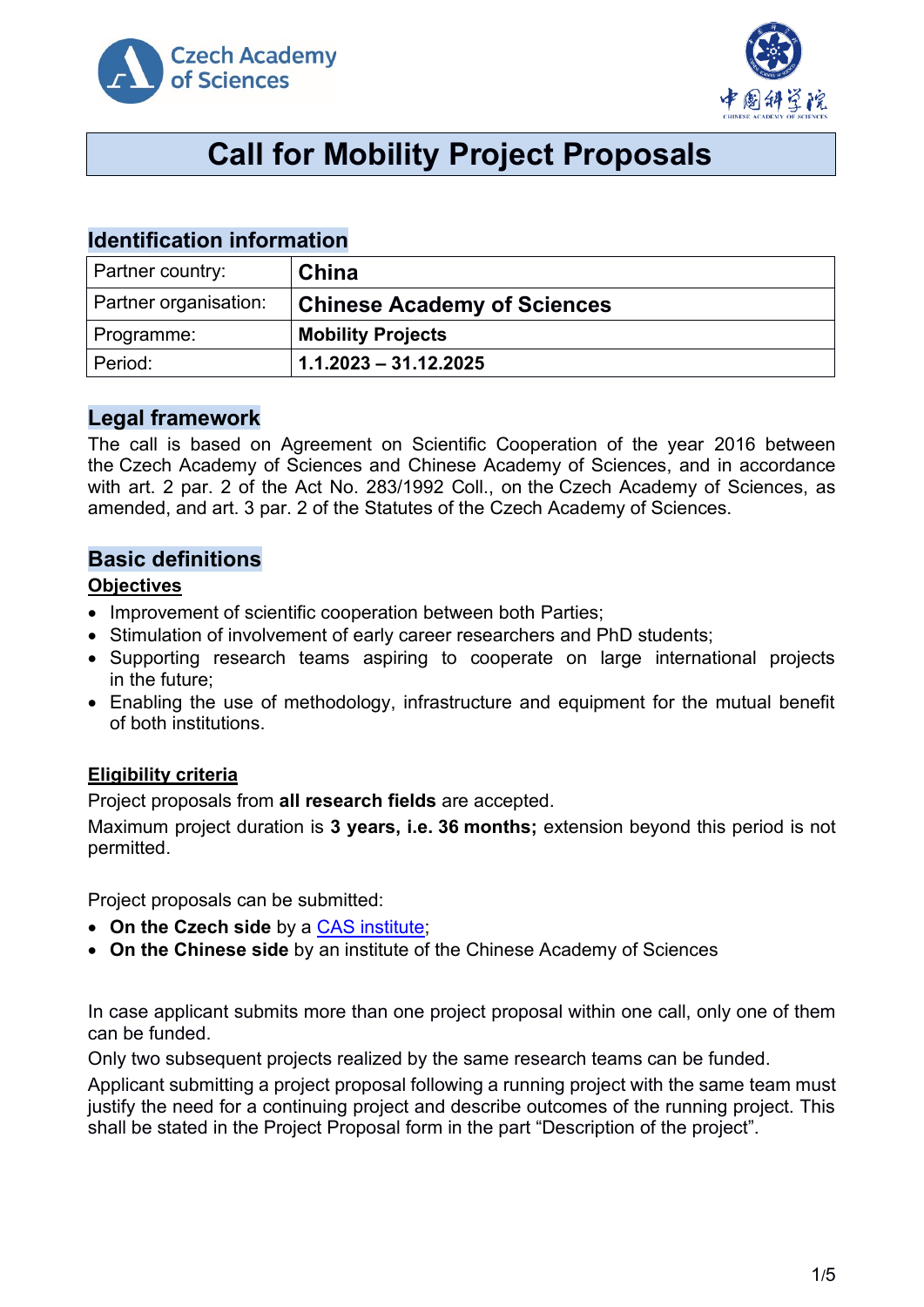



### **Research team**

Research team consists of:

- One principal investigator (senior or junior researcher):
- One or more co-investigators.

Research team members are divided into four categories:

- Senior researchers (8 or more years after receiving PhD at the time of submission of the project proposal);
- Junior researchers postdocs (less than 8 years after receiving PhD at the time of submission of the project proposal);
- PhD students:
- Others (e.g. undergraduate students, engineers, technicians).

# **On the Czech side:**

- All members must be employees of the CAS institutes.
- Out of the whole team, at least 1/3 must be junior researchers or PhD students.

# **On the Chinese side:**

• All members must be employees of the institutes of the Chinese Academy of Sciences.

# **Range of exchanges**

**Number and length of exchanges and shares of individual research team members in exchanges** must reflect the scope and objectives of the project and planned activities. **Days not used** during one calendar year cannot be transferred to subsequent years of the project.

**Maximum exchange quota** is **30 days per research team and year/project** for each of the parties**.**

# **Maximum number of approved projects**: **4 (four)**

# **Financial provisions**

Funding is provided in the form of **financial contributions toward the costs of mobility** (exchanges of Czech and partner research team members) in direct connection with the implementation of the project.

Financial contributions must be calculated and provided in compliance with the valid national legislation and internal regulations of the partner organisations.

Financial contributions can be provided only in the year of the exchange realisation, i.e. unclaimed requirements for financial contributions cannot be claimed in subsequent years.

Provision of financial contributions by the partner organisations is subject to availability of funds.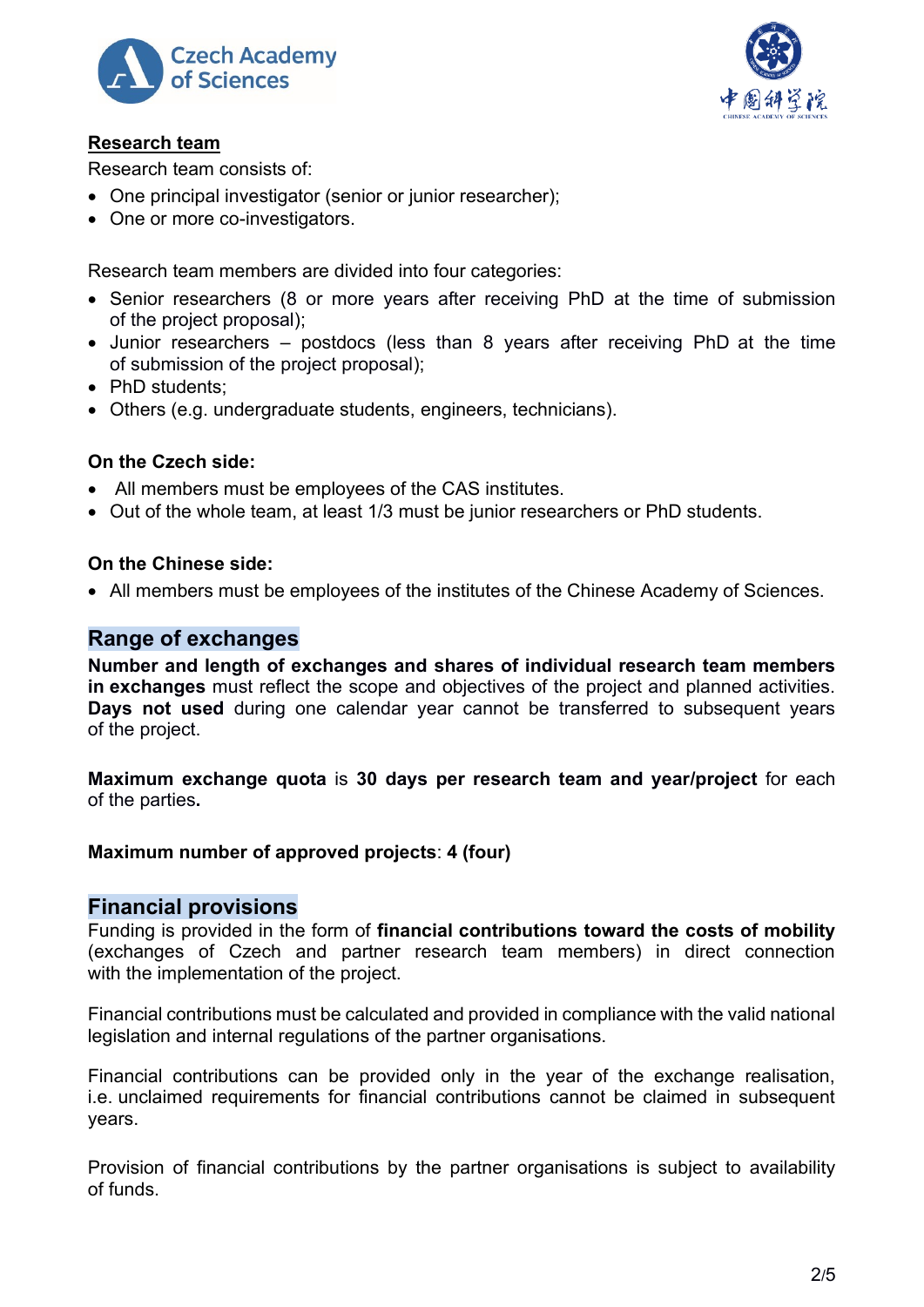



### **Financial contributions to Czech research team members**

- a) **For international transportation the CAS institute** covers the **international transport expenses** from the Czech Republic to China and back inclusive **travel insurance**.
- b) **For subsistence in China the Chinese Academy of Sciences** covers the **daily allowances** of 600 RMB/person/day for accommodation, daily allowances and domestic long-distance public transport (in accordance with the approved programme of the visit).

#### **Financial contributions to partner research team members**

- a) **For international transportation the Chinese Academy of Sciences** covers the **international transport expenses** from China to the Czech Republic and back inclusive **travel insurance**.
- b) **For subsistence the Head Office of the Czech Academy of Sciences** covers:
	- **Accommodation expenses** of up to **1.600, -** CZK/person/night;
	- **Meal allowance and pocket money** in accordance with applicable legislation (Part VII. Act No. 262/2006 Coll., the Labour Code, as amended) and in accordance with the internal rules - the maximum amount in 2022 is **792, -** CZK/person/day;
	- **Domestic transport expenses** by Czech long-distance public transport (bus, train) in actual amount spent, original ticket receipts required; the daily transfers between accommodation facility and the workplace are not reimbursable.

The above stated amounts are valid on the date of the call for proposals and are meant for the purposes of calculation of the project budget. In the event of significant changes in price levels or a change in legislation in the field of travel expenses, partner organizations reserve the right to make appropriate modifications to the above stated amounts and/or the method of calculation.

# **Project proposal submission**

Project proposals must be submitted in parallel to both partner organisations.

#### **On the Czech side:**

- Project proposals in Czech or English must be complete and submitted within the stated deadline exclusively via the "KIS" online application.
- The applicant is requested to register in the KIS application using the following link <https://kis.avcr.cz/kis2/oms/register> and fill in a project proposal. After finishing the proposal, the applicant shall forward it through his KIS account to the Director of the respective CAS Institute for approval. The Director shall approve the proposal by submitting the project proposal to OMS KAV ČR (Division of International Cooperation, Head Office of the CAS) via his KIS account. **Bear in mind that all project proposals must be submitted by the CAS Institute Directors by 12 June 2022.**
- Proposals submitted in any other way may be rejected on formal grounds.

By submitting project proposal, the applicant:

• Agrees to processing of personal data contained in the project proposal pursuant to the relevant Czech legislation;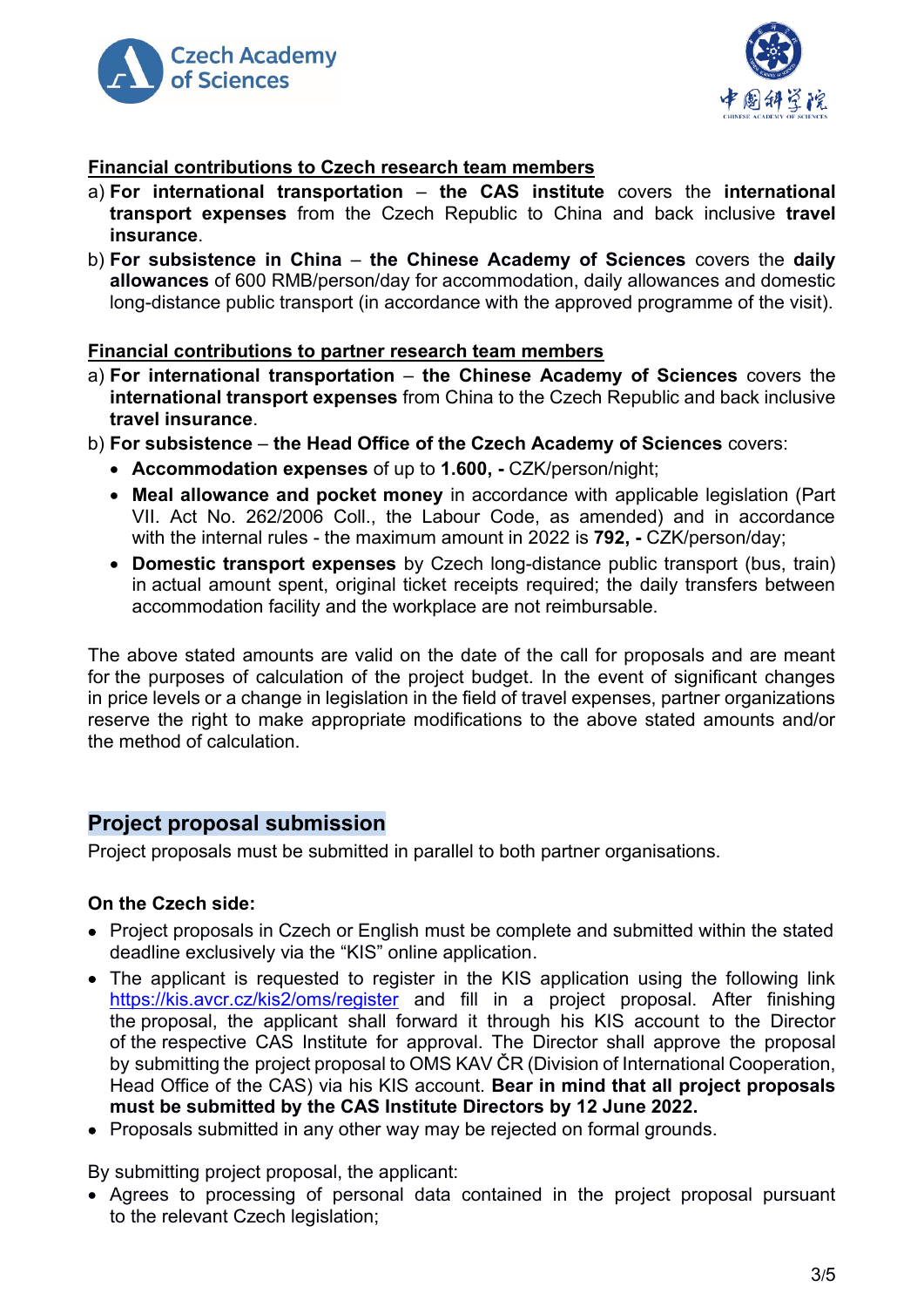



- Declares that the information he/she stated is accurate, true and complete and that he/she is aware that if otherwise they will face all the legal consequences;
- Declares that, if approved, he/she will during the realization of the project follow:
	- The Code of Ethics for Researchers of [the Czech Academy of Sciences;](https://www.avcr.cz/en/about-us/legal-regulations/code-of-ethics-for-researchers-of-the-czech-academy-of-sciences/)
	- − [The European Code of Conduct for Research Integrity.](http://www.allea.org/wp-content/uploads/2017/05/ALLEA-European-Code-of-Conduct-for-Research-Integrity-2017.pdf)

#### **On the Chinese side:**

The project proposal must be submitted to Mr. Chen Changrui from CAS Bureau of International Cooperation at [crchen@cashq.ac.cn.](mailto:crchen@cashq.ac.cn) Conditions for submission and relevant form/s are available from the website of the [http://www.bic.cas.cn/.](http://www.bic.cas.cn/)

# **Evaluation and Selection**

Consists of two-step process:

- At the national level, each partner organisation evaluates submitted proposals based on its internal rules and prepares a ranking list.
- At the international level, both partner organisations exchange their ranking lists, merge them, negotiate the final ranking and approve the proposals selected for funding. Total number of projects approved for funding is dependent on the financial possibilities of both partner organizations.

#### **Criteria for evaluation of project proposals**

- **Scientific and formal quality:**
	- Quality of project implementation (concept, approach, methodology, time schedule, outcomes);
	- State-of-the-art;
	- Innovation potential and perspective to broaden knowledge;
	- Expected mutual benefits for both research institutes;
	- Potential of project results and its possible outreach.

#### • **Quality of research teams:**

- Justification of collaboration needs;
- Competence and qualification of research team members;
- Level of involvement of junior researchers and PhD students;
- Research teams' complementarity;
- Previous cooperation.
- **Appropriate project budget.**